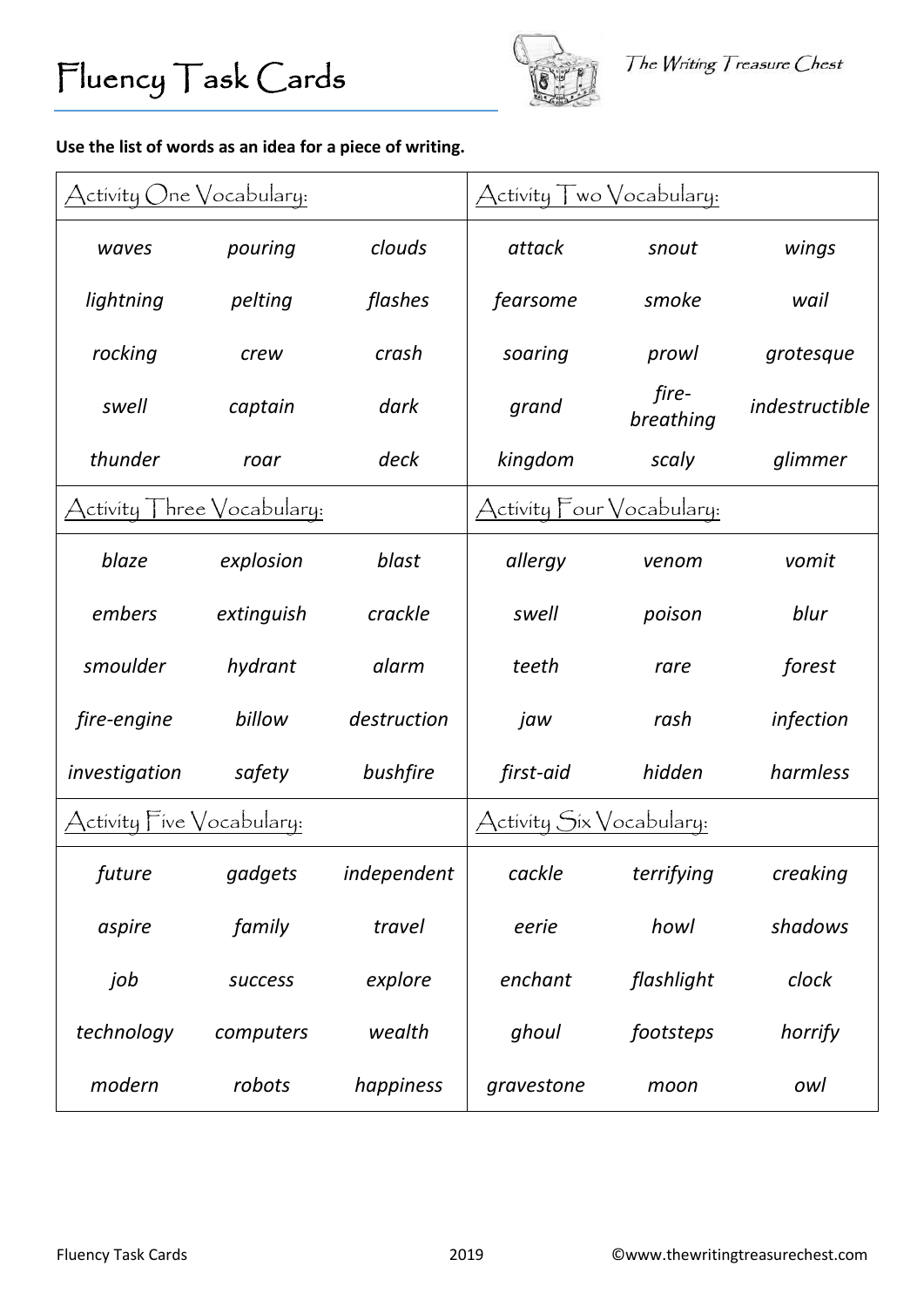



| Activity Seven Vocabulary: |                                           |               |                                            | Activity Eight Vocabulary: |                    |
|----------------------------|-------------------------------------------|---------------|--------------------------------------------|----------------------------|--------------------|
| gust                       | pouring                                   | clouds        | bats                                       | eerie                      | cavern             |
| wind                       | pelting                                   | flashes       | mountain                                   | explore                    | climb              |
| driving rain               | roar                                      | crash         | rocky                                      | ledge                      | crawl              |
| thunder                    | clap                                      | dark          | hidden                                     | flashlight                 | abseil             |
| lightning                  | downpour                                  | flood         | dark                                       | paintings                  | rope               |
| Activity Nine Vocabulary:  |                                           |               | Activity ⊤en Vocabulary:                   |                            |                    |
| aquarium                   | pound                                     | loyal         | waves                                      | rocks                      | deserted           |
| pond                       | adopt                                     | love          | reef                                       | fear                       | remains            |
| protect                    | vet                                       | family        | rocking                                    | crew                       | crash              |
| leash                      | groom                                     | care          | swell                                      | captain                    | hunt               |
| kennel                     | collar                                    | exercise      | sinking                                    | shore                      | deck               |
|                            | ctivity $\Box$ even $\Diamond$ ocabulary: |               | welve $\sqrt{\text{ocabular}}$<br>Activity |                            |                    |
| galaxy                     | atmosphere                                | shuttle       | amusement                                  | bumper cars                | parade             |
| planet                     | gravity                                   | black hole    | fairground                                 | rides                      | roller coaster     |
| quest                      | unknown                                   | constellation | ferris wheel                               | attractions                | fairy floss        |
| force field                | journey                                   | orbit         | circus                                     | music                      | merry-go-<br>round |
| asteroid                   | craft                                     | launch        | clown                                      | games                      | stalls             |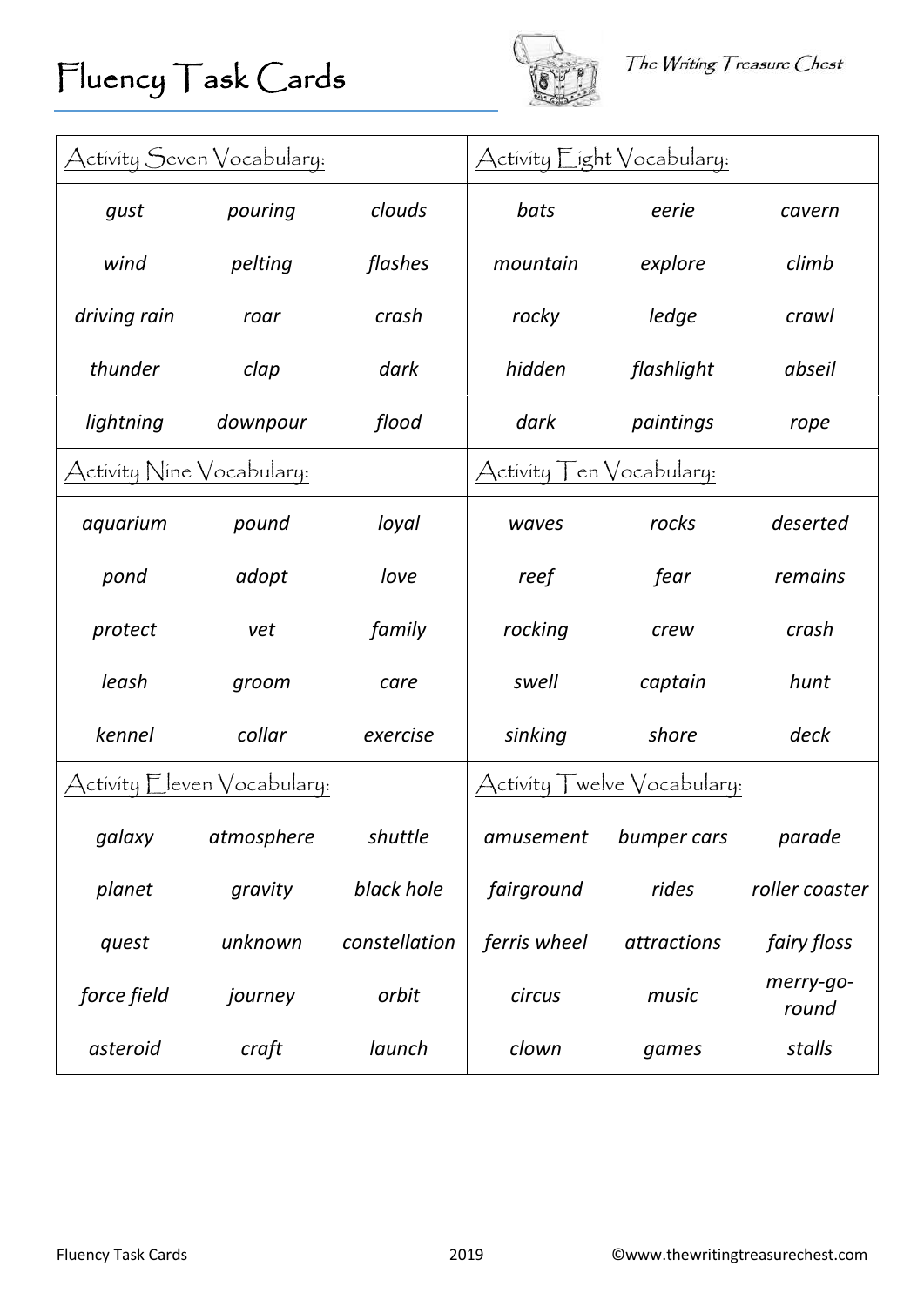

| $\bigwedge$ ctivity $\top$ hirteen $\bigvee$ ocabulary: |                                |           |                                          | Activity Fourteen Vocabulary: |            |
|---------------------------------------------------------|--------------------------------|-----------|------------------------------------------|-------------------------------|------------|
| hair raising                                            | brutal                         | scream    | sailing                                  | sun                           | outdoors   |
| headless                                                | beast                          | troll     | soaring heat                             | canoeing                      | waterpark  |
| invisible                                               | prowl                          | creep     | holiday                                  | Christmas                     | singlets   |
| ferocious                                               | ogre                           | lurk      | camping                                  | flowers                       | pool       |
| hideous                                                 | prey                           | shadows   | beach                                    | fresh fruit                   | friends    |
| Activity Fifteen Vocabulary:                            |                                |           |                                          | Activity Sixteen Vocabulary:  |            |
| machine                                                 | change                         | alter     | habitat                                  | breed                         | babies     |
| future                                                  | robots                         | whirring  | diet                                     | grow                          | reproduce  |
| past                                                    | technology                     | basement  | hunting                                  | colour                        | protect    |
| timeline                                                | surprise                       | spinning  | movement                                 | appearance                    | carnivore  |
| discovery                                               | gadgets                        | portal    | nest                                     | located                       | herbivore  |
|                                                         | Activity Seventeen Vocabulary: |           | Activity $\mathsf E$ ighteen Vocabulary: |                               |            |
| spring                                                  | earth                          | cold      | continent                                | <b>Great Barrier</b><br>Reef  | harbour    |
| summer                                                  | sun                            | rain      | island                                   | oceans                        | bridge     |
| autumn                                                  | cooler                         | dry       | states                                   | beaches                       | down under |
| winter                                                  | warmer                         | bloom     | territories                              | desert                        | indigenous |
| orbit                                                   | hot                            | hibernate | Uluru                                    | coast                         | beautiful  |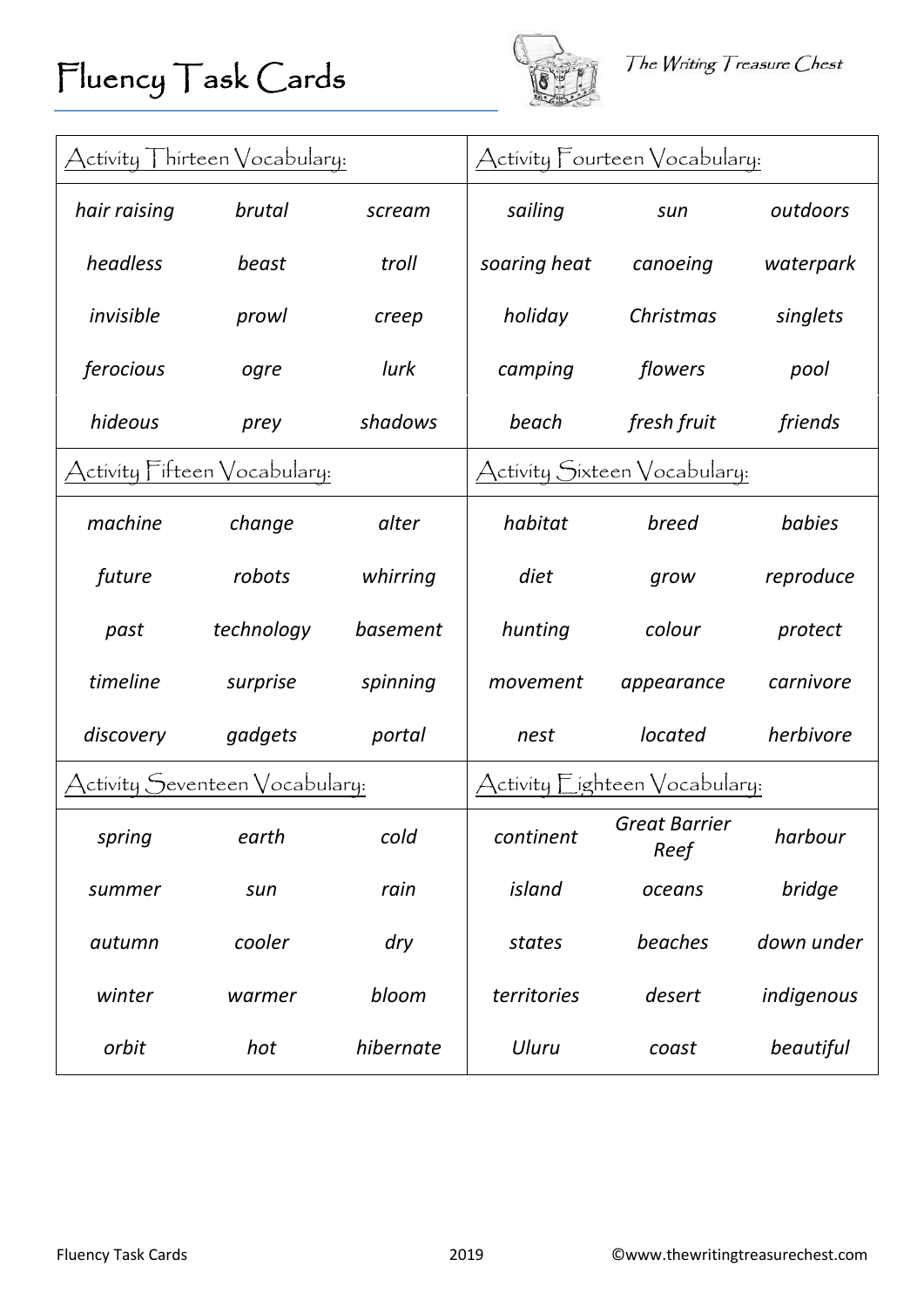

| Activity Nineteen Vocabulary:                             |                                                                              |             |                                                                             | $\displaystyle\operatorname{\mathsf{Activity}}\int$ wenty $\bigvee$ ocabulary: |                |
|-----------------------------------------------------------|------------------------------------------------------------------------------|-------------|-----------------------------------------------------------------------------|--------------------------------------------------------------------------------|----------------|
| UV rays                                                   | seek                                                                         | skin cancer | brave                                                                       | fire                                                                           | danger         |
| slip                                                      | dehydrate                                                                    | danger      | heroic                                                                      | rescue                                                                         | example        |
| slop                                                      | heat stroke                                                                  | careful     | care                                                                        | risk                                                                           | leader         |
| slap                                                      | sunburn                                                                      | overcast    | safety                                                                      | lives                                                                          | win            |
| slide                                                     | water                                                                        | sun cream   | police                                                                      | courage                                                                        | <b>SUCCESS</b> |
| wenty- $\bigcirc$ ne $\bigvee$ ocabulary:<br>ctivity<br>Д |                                                                              |             |                                                                             | Activity Twenty-Two Vocabulary:                                                |                |
| cruel                                                     | endangered                                                                   | isolation   | waterways                                                                   | dolphins                                                                       | tidy           |
| cages                                                     | conservation                                                                 | unfamiliar  | clean                                                                       | enjoy                                                                          | destroy        |
| habitat                                                   | wild                                                                         | locked      | pollution                                                                   | future                                                                         | children       |
| natural                                                   | care                                                                         | stare       | creatures                                                                   | save                                                                           | endangered     |
| environment                                               | hunt                                                                         | entertain   | beautiful                                                                   | rubbish                                                                        | responsible    |
|                                                           | $\bigwedge$ ctivity $\bigwedge$ wenty- $\bigwedge$ hree $\bigvee$ ocabulary: |             | $\bigwedge$ ctivity $\bigwedge$ wenty- $\bigwedge$ our $\bigvee$ ocabulary: |                                                                                |                |
| enjoy                                                     | social skills                                                                | activities  | habitat                                                                     | oxygen                                                                         | families       |
| relax                                                     | family                                                                       | teachers    | protect                                                                     | explore                                                                        | camping        |
| explore                                                   | wasted                                                                       | prepare     | home                                                                        | recreation                                                                     | animals        |
| time                                                      | recharge                                                                     | friends     | nests                                                                       | pollution                                                                      | rare           |
| overworked                                                | focus                                                                        | learn       | flowers                                                                     | destroy                                                                        | endangered     |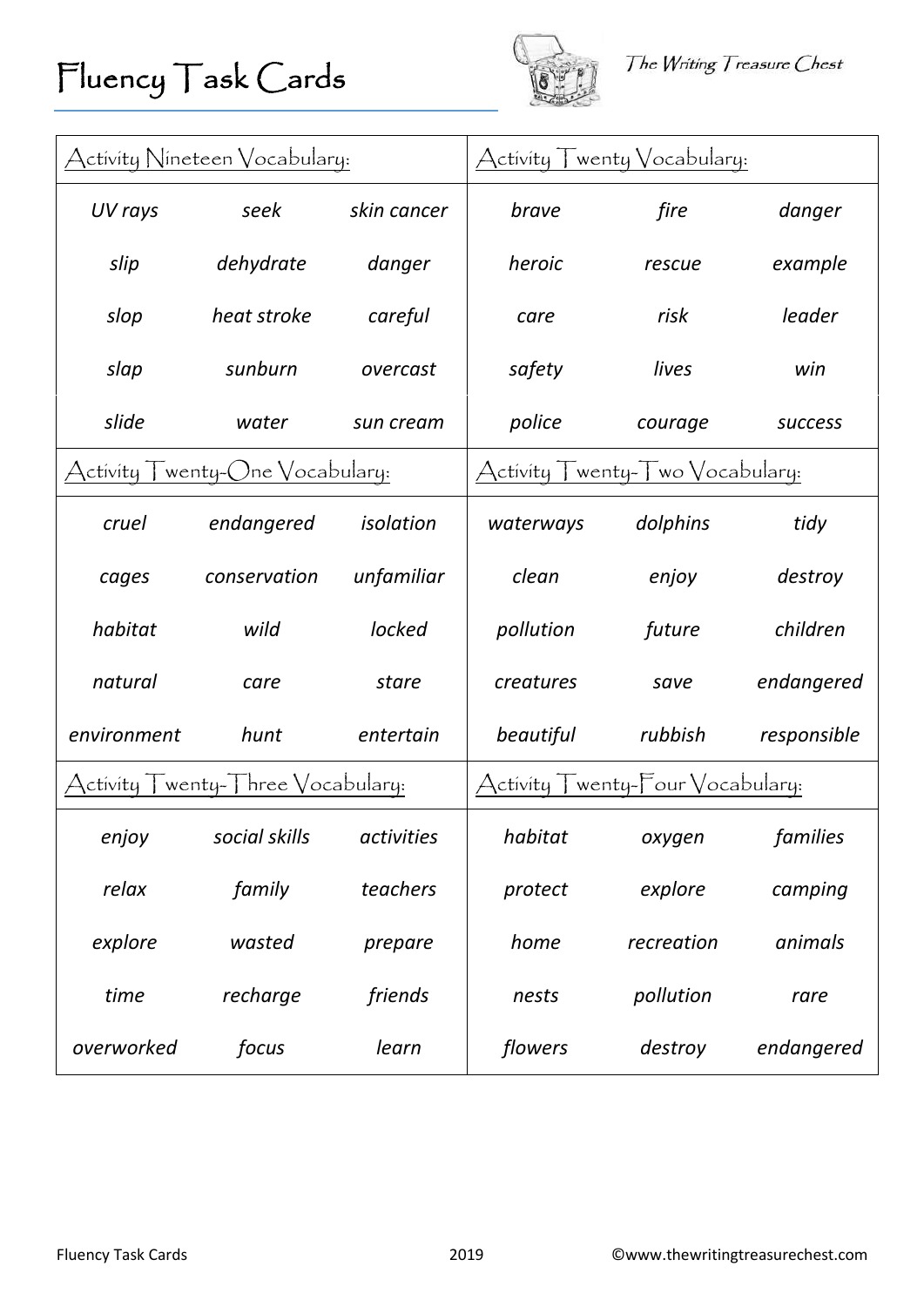



| wenty- $\overline{\vdash}$ ive $\bigvee$ ocabulary:<br>Activity |                                 |           | Activity T <u>wenty-Six Vocabulary:</u>                                                                             |                                                  |                          |
|-----------------------------------------------------------------|---------------------------------|-----------|---------------------------------------------------------------------------------------------------------------------|--------------------------------------------------|--------------------------|
| title                                                           | character                       | recommend | plane                                                                                                               | ticket                                           | family                   |
| author                                                          | theme                           | rating    | suitcase                                                                                                            | tour                                             | activities               |
| illustrator                                                     | reminded                        | setting   | excitement                                                                                                          | relax                                            | break                    |
| audience                                                        | connection                      | explore   | cabin                                                                                                               | beach                                            | car trip                 |
| suitable                                                        | surprise                        | plot      | caravan                                                                                                             | sun                                              | pack                     |
| wenty- $S$ even $\bigvee$ ocabulary:<br>ctivity                 |                                 |           | Activity                                                                                                            | wenty- $\mathsf{E}$ ight $\mathsf{V}$ ocabulary: |                          |
| puppy                                                           | vet                             | blanket   | darkness                                                                                                            | shadows                                          | sneak                    |
| kennel                                                          | scratch                         | playful   | missing                                                                                                             | siren                                            | crawl                    |
| milk                                                            | bite                            | paws      | diamond                                                                                                             | alarm                                            | mask                     |
| bowl                                                            | adopt                           | adorable  | jewels                                                                                                              | police                                           | tools                    |
| bone                                                            | box                             | energy    | creep                                                                                                               | hidden                                           | moon                     |
| Activity                                                        | wenty-Nine $\bigvee$ ocabulary: |           | $\displaystyle\mathrm{\mathcal{A}}$ ctívíty $\displaystyle\int$ hírty $\displaystyle\mathrm{\mathsf{V}}$ ocabulary: |                                                  |                          |
| teacher                                                         | playground                      | recess    | chemicals                                                                                                           | $\cot$                                           | beakers                  |
| principal                                                       | equipment                       | bell      | machine                                                                                                             | chamber                                          | <b>Bunsen</b><br>burners |
| class                                                           | oval                            | children  | bench                                                                                                               | pops                                             | test tubes               |
| desk                                                            | courts                          | noise     | science                                                                                                             | fizzles                                          | locks                    |
| bag room                                                        | lunch                           | canteen   | experiment                                                                                                          | bubbling                                         | files                    |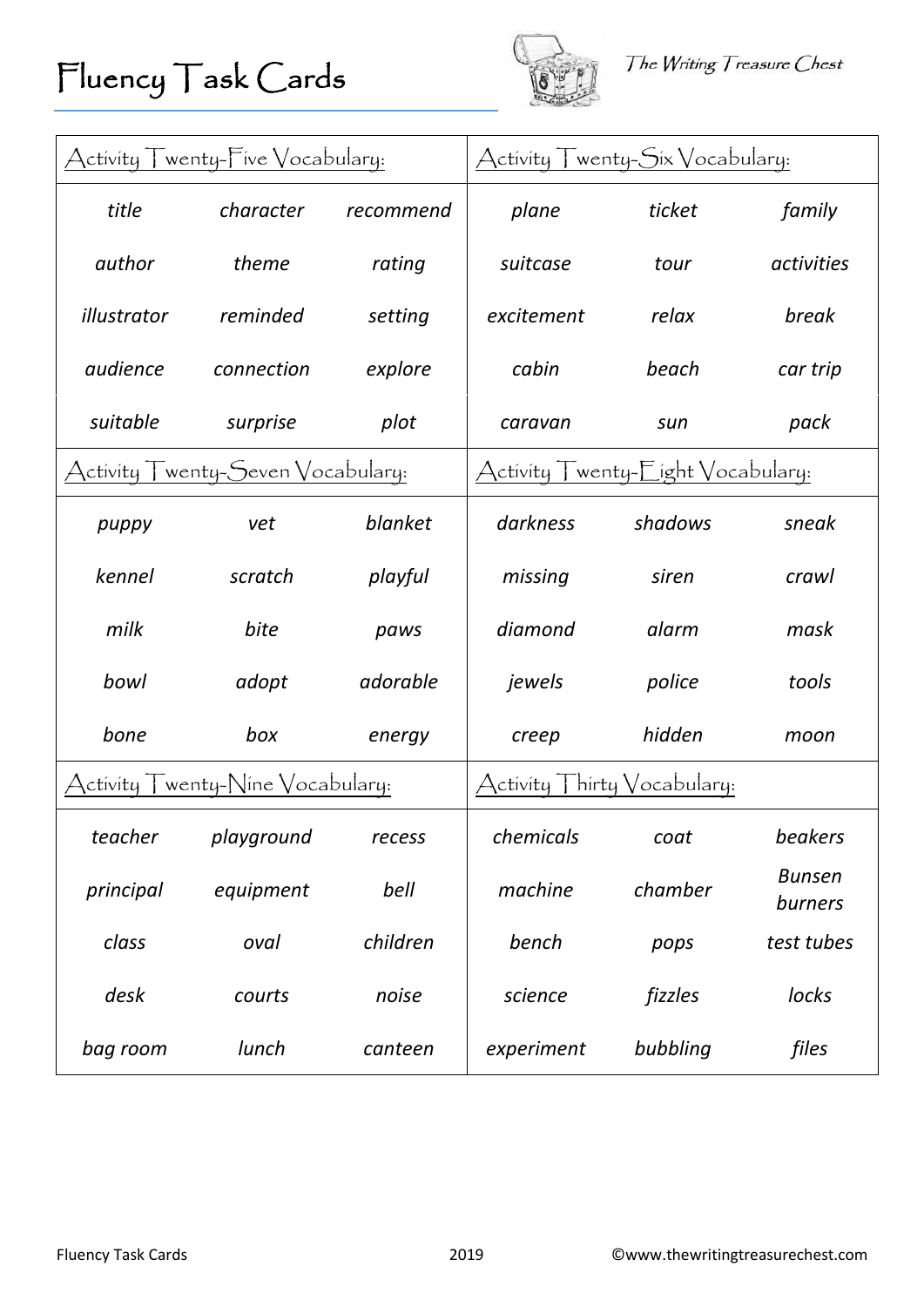



| Activity Thirty-One Vocabulary:                                        |                                                                             |           |                                 | Activity Thirty-Two Vocabulary:                              |            |
|------------------------------------------------------------------------|-----------------------------------------------------------------------------|-----------|---------------------------------|--------------------------------------------------------------|------------|
| waves                                                                  | kiosk                                                                       | shells    | rain                            | drops                                                        | window     |
| sand                                                                   | towels                                                                      | sunbakers | umbrella                        | rumble                                                       | slippery   |
| sun                                                                    | crab                                                                        | boards    | puddles                         | raincoat                                                     | blankets   |
| swell                                                                  | playground                                                                  | lifeguard | clouds                          | indoors                                                      | movies     |
| rockpool                                                               | seagulls                                                                    | costumes  | dark                            | games                                                        | cover      |
| $\lceil$ hírty- $\lceil$ hree $\sqrt{\circ}$ cabulary:<br>ctivity<br>Д |                                                                             |           | Activity                        | $\mathsf{T}$ hírty- $\mathsf{T}$ our $\mathsf{V}$ ocabulary: |            |
| shore                                                                  | stream                                                                      | coconuts  | trees                           | animals                                                      | camp       |
| cave                                                                   | lagoon                                                                      | waves     | boardwalk                       | scurry                                                       | hidden     |
| forest                                                                 | mermaids                                                                    | rocks     | track                           | slither                                                      | explore    |
| mystery                                                                | huts                                                                        | ships     | canopy                          | sway                                                         | backpack   |
| animals                                                                | palm trees                                                                  | sun       | birds                           | trek                                                         | compass    |
|                                                                        | $\bigwedge$ ctivity $\bigwedge$ hirty- $\bigwedge$ ive $\bigvee$ ocabulary: |           | Activity Thirty-Six Vocabulary: |                                                              |            |
| moat                                                                   | towers                                                                      | lake      | wand                            | rope                                                         | ferns      |
| waterfall                                                              | quards                                                                      | forest    | cauldron                        | mask                                                         | propellers |
| stone                                                                  | knights                                                                     | wagon     | disguise                        | abandoned                                                    | hidden     |
| turrets                                                                | mist                                                                        | royal     | gadgets                         | overgrown                                                    | bubbling   |
| palace                                                                 | dragons                                                                     | valley    | plane                           | security                                                     | rare       |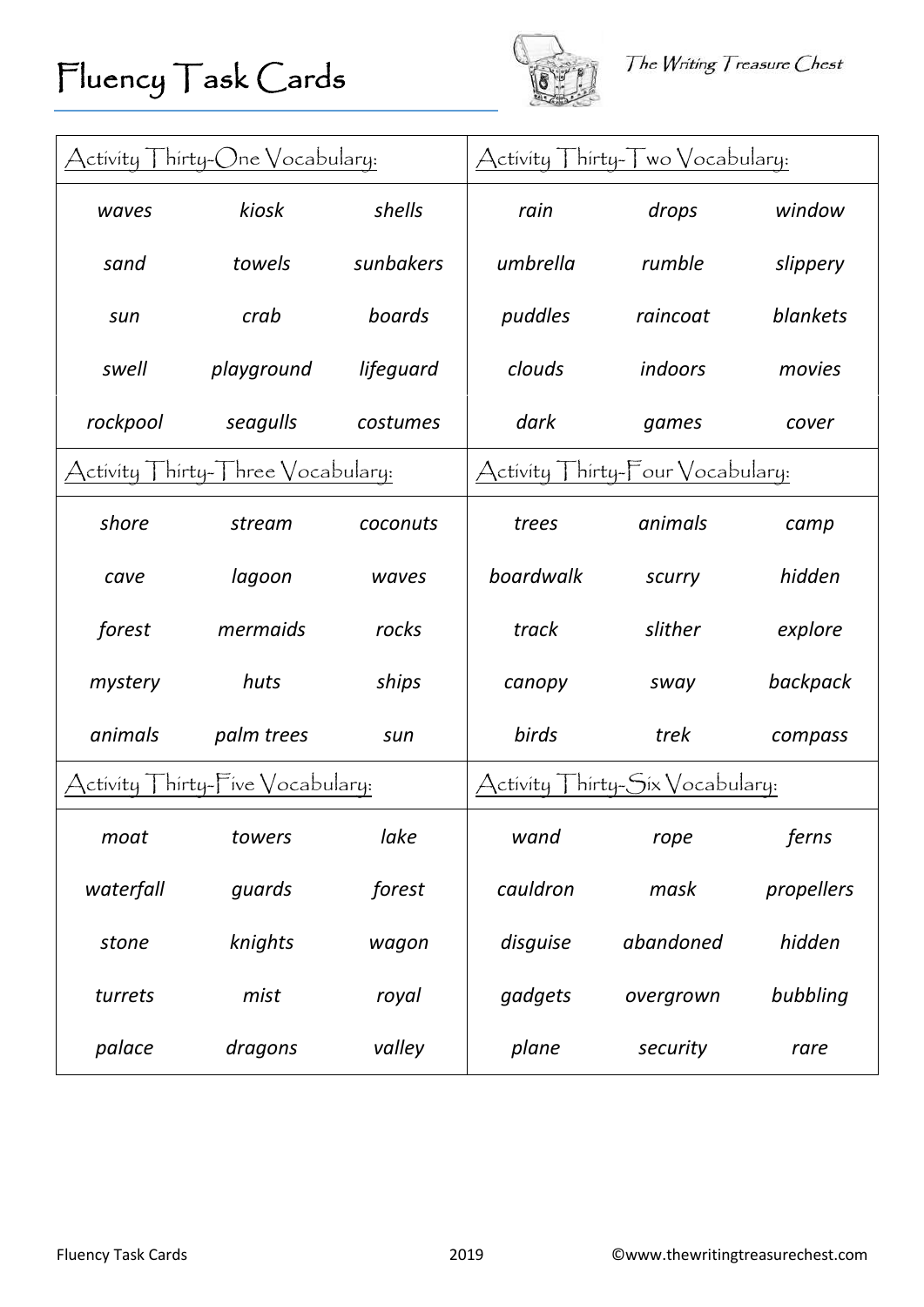

| Activity Thirty-Seven Vocabulary:                                              |                                | $\bigwedge$ ctivity $\bigwedge$ hirty- $\big\lceil \big\rfloor$ ight $\big\vee$ ocabulary: |                                |           |           |
|--------------------------------------------------------------------------------|--------------------------------|--------------------------------------------------------------------------------------------|--------------------------------|-----------|-----------|
| ship                                                                           | paddle                         | pristine                                                                                   | wolf                           | hidden    | caring    |
| plank                                                                          | assist                         | boring                                                                                     | woods                          | razor     | innocent  |
| dust                                                                           | remote                         | sway                                                                                       | basket                         | sly       | hood      |
| magic                                                                          | hidden                         | fingerprints                                                                               | grandma                        | hungry    | picnic    |
| bill                                                                           | dense                          | map                                                                                        | huntsman                       | ill       | playful   |
| $\mathsf{T}$ hírty- $\mathsf{N}$ íne $\mathsf{V}$ ocabulary:<br>ctivity  <br>Д |                                |                                                                                            | Activity Forty Vocabulary:     |           |           |
| forest                                                                         | wings                          | treasure                                                                                   | tranquil                       | hidden    | fountain  |
| magic                                                                          | delicate                       | peaceful                                                                                   | waterfall                      | lost      | ropes     |
| toadstool                                                                      | nature                         | ancient                                                                                    | cavern                         | explore   | powers    |
| elk tree                                                                       | evil                           | clubs                                                                                      | dark                           | treehouse | seek      |
| pixie dust                                                                     | hideous                        | goblins                                                                                    | magical                        | keepers   | hike      |
|                                                                                | Activity Forty-One Vocabulary: |                                                                                            | Activity Forty-Two Vocabulary: |           |           |
| sand                                                                           | seagulls                       | rocks                                                                                      | gate                           | brick     | overgrown |
| trees                                                                          | clouds                         | coral                                                                                      | fence                          | stone     | bushes    |
| palms                                                                          | sun                            | sandbank                                                                                   | leaves                         | chirp     | shrubs    |
| sway                                                                           | shimmer                        | rock pool                                                                                  | breeze                         | birds     | shed      |
| water                                                                          | break                          | horizon                                                                                    | gentle                         | bees      | flowers   |
| waves                                                                          | crash                          | splash                                                                                     | scent                          | blossom   | sway      |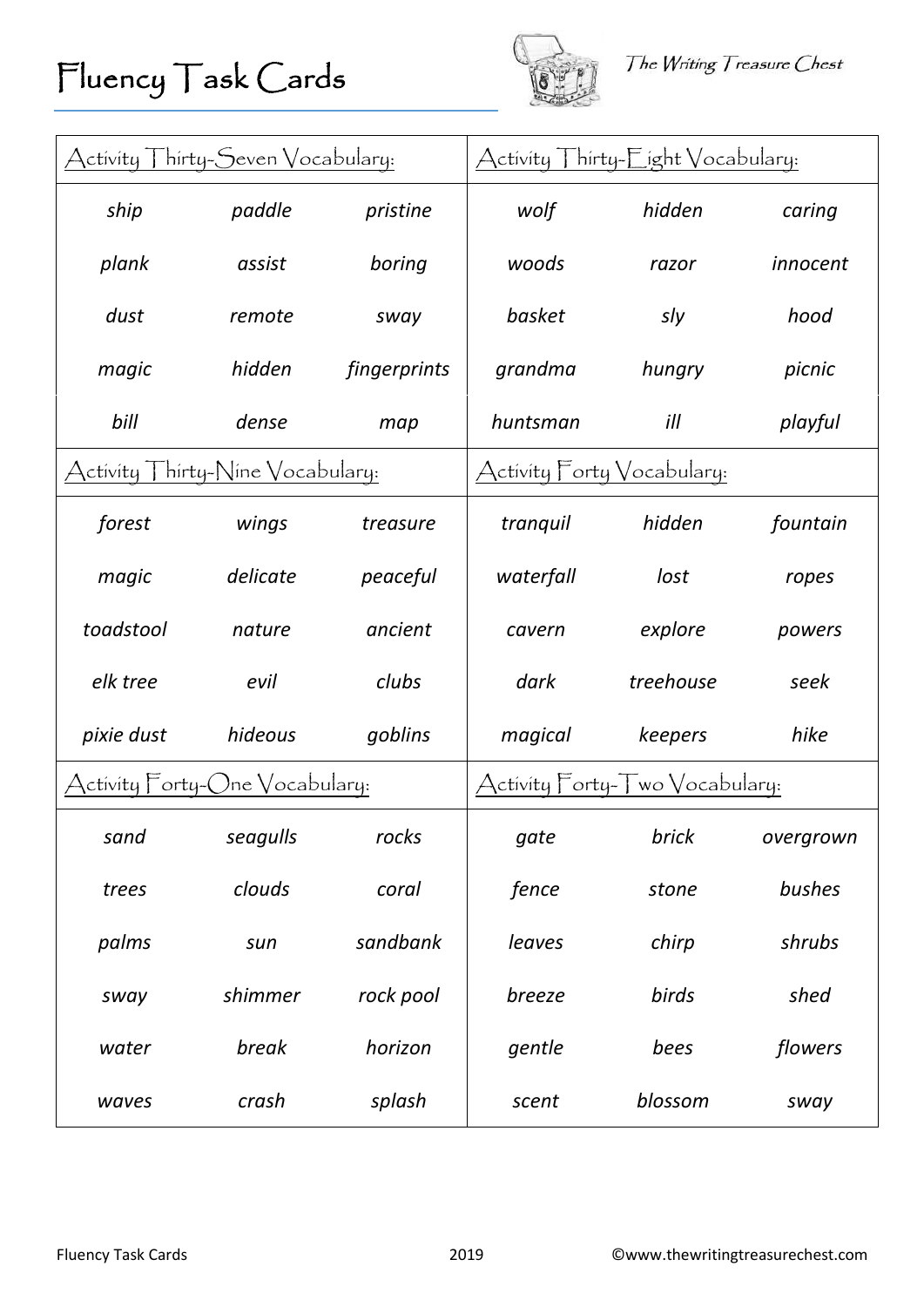## Fluency Task Cards



| Activity Forty-Three Vocabulary: |                                  | Activity Forty-Four Vocabulary: |                                  |                                        |            |
|----------------------------------|----------------------------------|---------------------------------|----------------------------------|----------------------------------------|------------|
| bridge                           | footprints                       | wooden                          | ice caps                         | mountain                               | moss       |
| stream                           | darkness                         | trunks                          | snow                             | ranges                                 | path       |
| leaves                           | clearing                         | hollow                          | cabin                            | grass                                  | wind       |
| trees                            | dense                            | scurry                          | rays                             | shrubs                                 | rain       |
| pebbles                          | canopy                           | explore                         | sunshine                         | stream                                 | tracks     |
| rustle                           | brook                            | animals                         | clouds                           | light                                  | silence    |
| Activity Forty-Five Vocabulary:  |                                  |                                 |                                  | Activity Forty- <u>Six Vocabulary:</u> |            |
| moon                             | fog                              | starts                          | sand                             | current                                | waves      |
| eerie                            | rising                           | cliff                           | rocks                            | coral                                  | sandbank   |
| horizon                          | stone                            | rocks                           | cave                             | fish                                   | trees      |
| castle                           | turret                           | darkness                        | leaves                           | fishermen                              | shrubs     |
| <b>branches</b>                  | flag                             | tower                           | sun                              | track                                  | horizon    |
| leafless                         | overlook                         | ocean                           | clouds                           | shore                                  | lagoon     |
|                                  | Activity Forty-Seven Vocabulary: |                                 | Activity Forty-Eight Vocabulary: |                                        |            |
| turret                           | meadow                           | mountain                        | dusk                             | wooden                                 | lighthouse |
| moat                             | shrubs                           | cave                            | dawn                             | drift                                  | sign       |
| drawbridge                       | flowers                          | clouds                          | seagulls                         | glimmer                                | explore    |
| rocks                            | bloom                            | stone                           | trees                            | splash                                 | darkness   |
| lagoon                           | mist                             | soldiers                        | rustle                           | rocks                                  | storm      |
| cascade                          | rocky                            | animals                         | forest                           | calm                                   | mist       |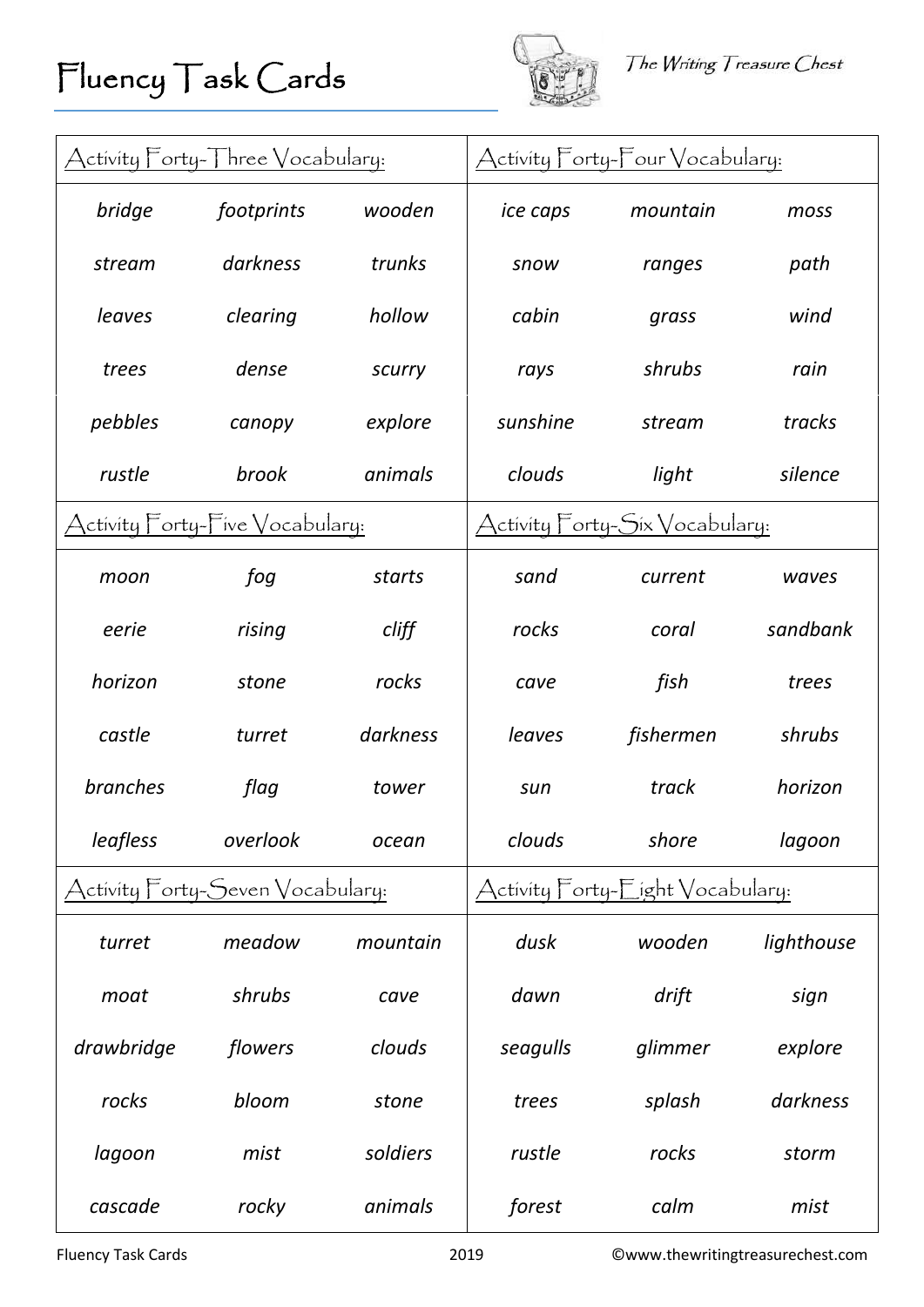

| Activity Forty-Nine Vocabulary:    |                                                        |             | Activity Fifty Vocabulary:      |                                       |              |
|------------------------------------|--------------------------------------------------------|-------------|---------------------------------|---------------------------------------|--------------|
| wind                               | captain                                                | snorkel     | sunbeams                        | houses                                | butterflies  |
| sail                               | anchor                                                 | horizon     | clouds                          | grass                                 | birds        |
| sunset                             | breeze                                                 | float       | flowers                         | shade                                 | buzz         |
| dawn                               | refreshing                                             | majestic    | trees                           | sway                                  | river stones |
| ripple                             | relax                                                  | mast        | river                           | warmth                                | glistening   |
| fishing                            | coral                                                  | wheel       | hills                           | breeze                                | aroma        |
| ctivity Fifty-(<br>)ne Vocabulary: |                                                        |             | Activity Fifty-                 | $\int$ wo $\sqrt{\text{ocabular}y}$ : |              |
| lightening                         | damage                                                 | darkness    | swings                          | soft fall                             | fun          |
| rain                               | gale                                                   | rough       | slide                           | rock wall                             | excitement   |
| storm clouds                       | thunder                                                | flash       | monkey bars                     | net                                   | games        |
| wharf                              | hail                                                   | purple      | tunnel                          | rope                                  | friends      |
| sand                               | shelter                                                | haze        | bridge                          | scream                                | open-air     |
| grass                              | pelt                                                   | mist        | shop                            | playfulness                           | laughter     |
|                                    | ctivity $\Box$ ifty- $\Box$ hree $\Diamond$ ocabulary: |             | Activity Fifty-Four Vocabulary: |                                       |              |
| water                              | quaint                                                 | cosy        | chimney                         | bees                                  | birds        |
| path                               | bells                                                  | pebbles     | billow                          | portico                               | drift        |
| houses                             | church                                                 | cobblestone | blossom                         | path                                  | soar         |
| track                              | river bed                                              | trees       | garden                          | stones                                | sparkle      |
| trail                              | river                                                  | isolated    | cosy                            | well                                  | flicker      |
| hillside                           | valley                                                 | hidden      | warmth                          | hammock                               | fireplace    |